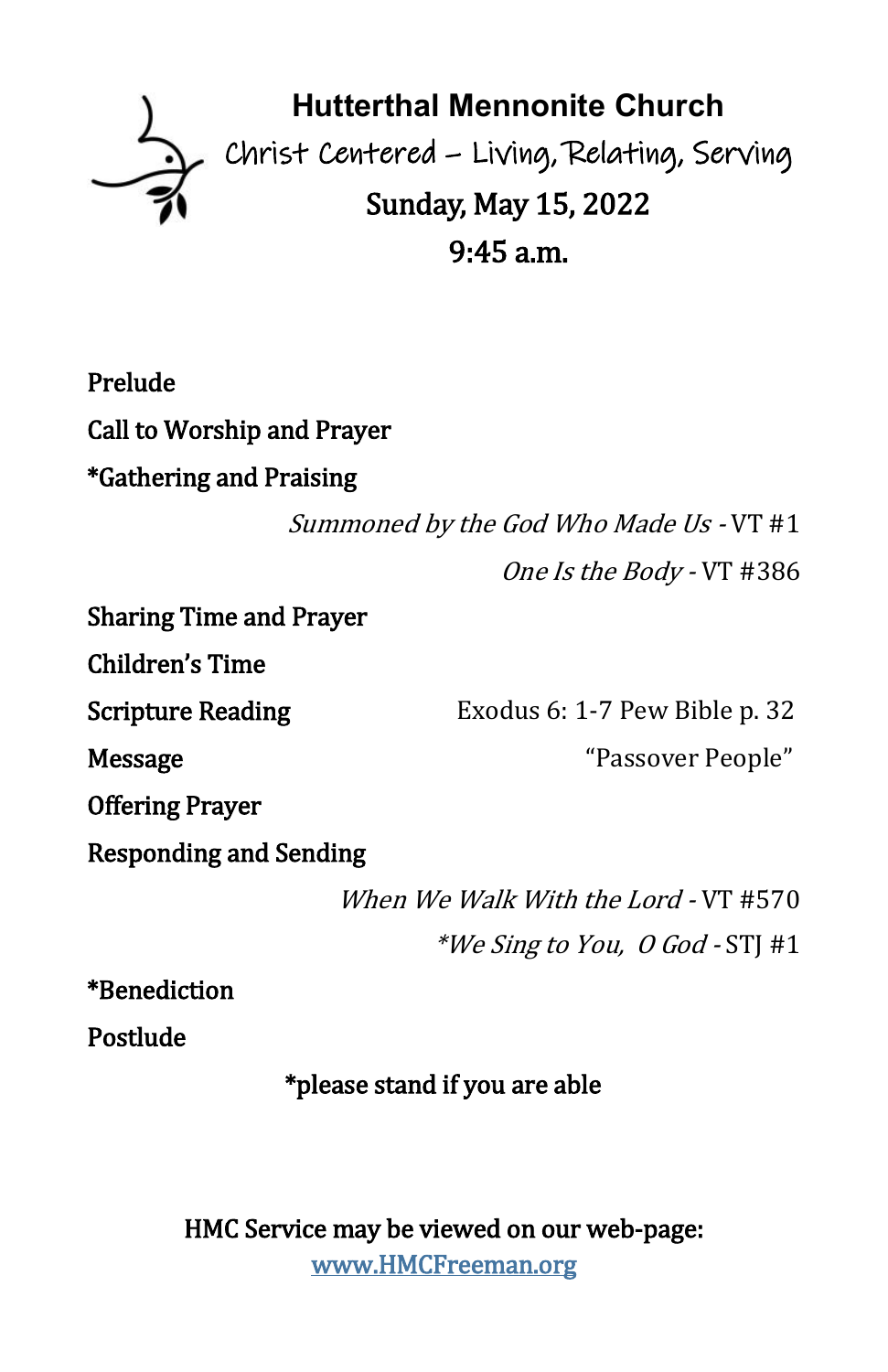### TODAY May 15, 9:45 am

Accompanist: Norma Hofer Worship Leader: Lyndon & Barbie Hofer Song Leader: Amanda Mettler Children's Time: Rebecca Hofer Message: Les Rensink Coffee Time: Chad & Rebecca Hofer Children's Sunday School following the service Adult Sunday School following the service

#### NEXT SUNDAY May 22, 9:45 am

Accompanist: Amy Hofer Vetch Worship Leader: Joline Thomas Song Leader: Aprille Birkey Children's Time: Amanda Mettler Special Music: Joann Stahl Message: Pastor Randall Coffee Time: Joann Stahl Children's Sunday School following the service Adult Sunday School following coffee time

Congregational Ministries Project for May: Cash for Swan Lake Christian Camp.

#### Calendar

May 22: Congregational Meeting (following service) May 27 - 30: MC USA Delegate Assembly in Kansas City May 30 - June 3rd: 9:00 - 12:00 pm - VBS at Hutterthal June 16-19: CPMC Annual Meeting here in Freeman June 26: Communion at HMC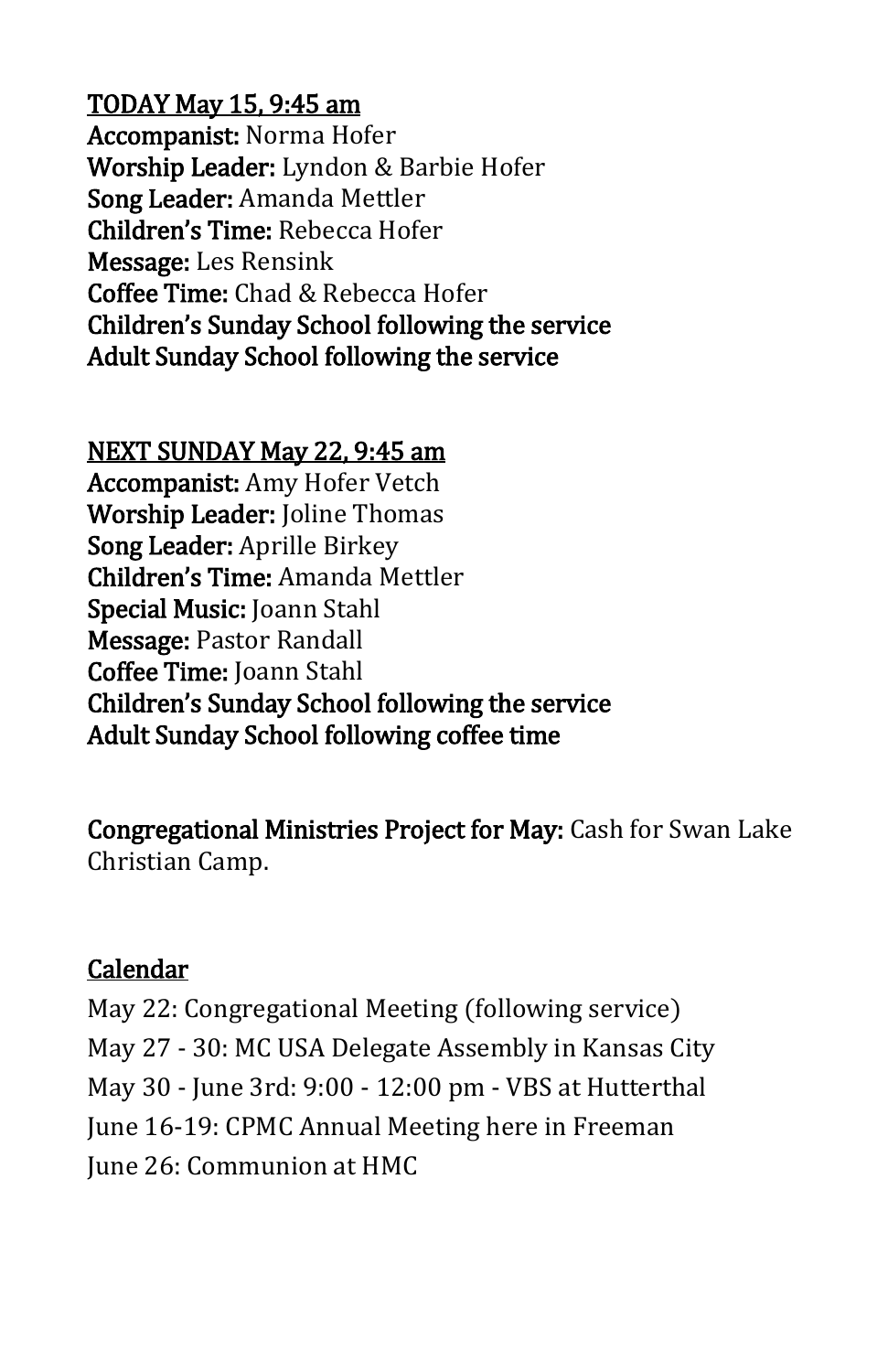## HMC Congregational Meeting Next Sunday - May 22

Please note a short congregational meeting will follow the worship service on Sunday, May 22. The purpose of our gathering will be to vote on the Leadership Selection Committee's candidates for the Pastor-Congregation Relations Committee: Amanda Mettler, Brigitta Hofer, and Brandon Waltner.

Background on this new committee at HMC: many Mennonite congregations have found it helpful to form a Pastor Congregation Relations Committee to handle situations that arise between the pastor and congregants. The purpose of this proposed policy and guidelines is to insure that Hutterthal Mennonite Church will be a safe and peaceable community in which to work and worship. It enables either a congregant or the pastor to address problems and hurts early before they grow into major divisions. It also gives a blueprint in handling more serious cases of alleged misconduct. This policy addresses only situations involving the pastor. This is due to the special position a pastor holds in the church. Conflicts involving the pastor are likely to result in serious spiritual trauma and/or division in the church. Conflicts between members of the congregation should follow the guidelines set forth in the Agreeing and Disagreeing in Love policy (adopted in 2016) as well as in the Deacon Conflict Resolution Policy (adopted in 2022) as needed.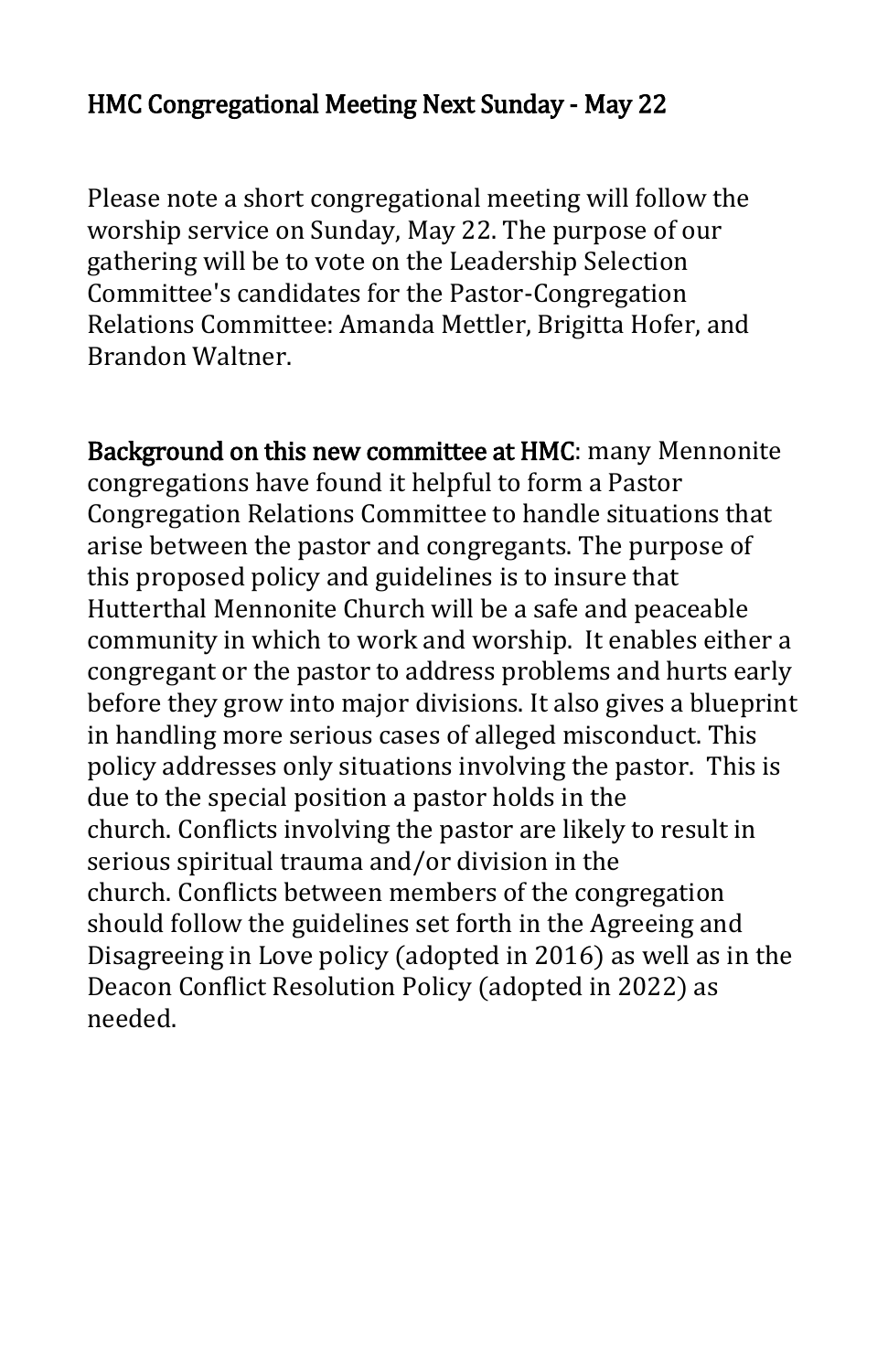Central Plains Mennonite Conference's Annual Meeting will take place at Pioneer Hall on the Freeman Academy campus on June 16-19. Hutterthal still has the opportunity to have 3 more delegates represent our congregation at the meeting. If you are interested in being a delegate during that weekend, please contact Todd Koerner or Pastor Randall to talk more about it.

If you are able to provide in-home lodging for CPMC Annual Meeting participants, please contact Brent Brockmueller at [brentbrockmueller@gmail.com.](mailto:brentbrockmueller@gmail.com) Annual Meeting isn't just for delegates and pastors either - All are invited to worship, learn, fellowship, and discern together!

# Freeman Academy Updates:

Scholarship Opportunity: Freeman Academy is accepting applications for the Faith and Leadership Scholarship for new students in grades 9-12. Recipients receive 40% off tuition, attend summer leadership camp, and follow a yearly leadership program. Summer camp options include MCUSA conferences or an approved regional or national program. Applicants must be new students with a minimum 3.5 GPA who wish to develop their leadership skills through contributions to the school. An interview and short essay are required. The scholarship renews each year as recipients complete the academic and leadership requirements. Deadline July 15. Details at FreemanAcademy.org/ scholarships/. Contact Lynnelle Allison, Enrollment Director, for more information.

Freeman Academy invites you to a town hall meeting on Tuesday, May 17 in the Dining Hall immediately following the Pep Band Concert/Academic Awards program. This will be a follow-up to our previous Schmeckfest Task Force town hall that explored Schmeckfest possibilities for the post-Covid era. Task Force members, board, and FA staff will be present.